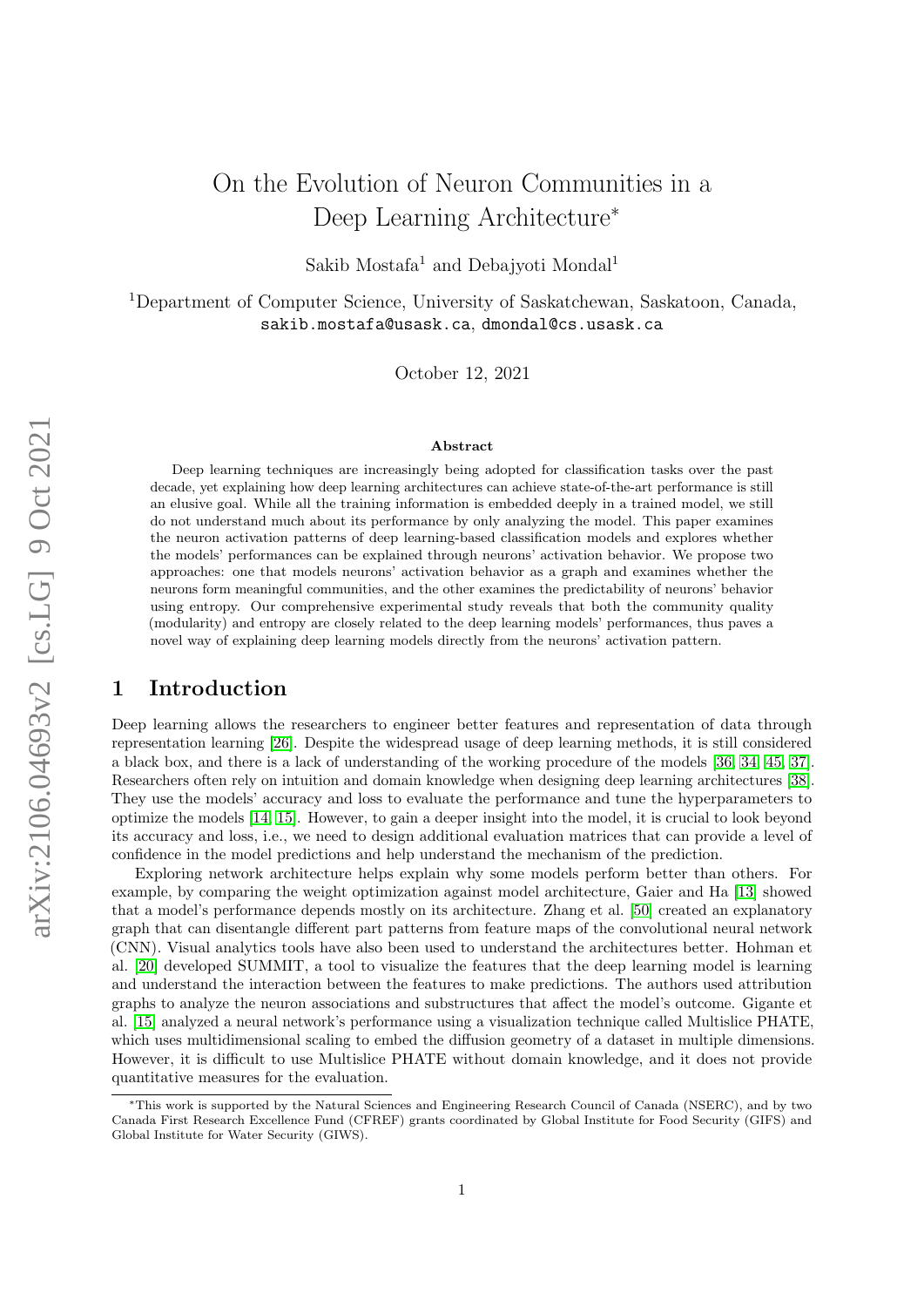#### 1.1 Motivation

In this paper, our main focus is on classification models. A deep learning model that performs a classification task is optimized to minimize the difference between the model's prediction and the actual value. The prediction is recorded as accurate if it is above a threshold, and this process does not fully leverage the information hidden inside the architecture. The neuron activation pattern that appears during the training contains rich information that, if understood well, can potentially be combined with model prediction to provide a level of confidence in the prediction value. It may also allow us to design more efficient models and additional evaluation metrics to help reduce the number of false negatives and false positives. If it is possible to predict the model's performance using the neuron activation pattern, we can understand when some models perform better than others by analyzing the pattern. This motivated us to explore different ways to examine neurons' activation pattern and establish their relation to the training accuracy.

#### 1.2 Contribution

We study the neuron activation pattern using two approaches: one based on a graph-theoretic model, and the other is based on an information-theoretic model. Our proposed metrics show a correlation with the training accuracy on both benchmark and real-life datasets in both cases.

- For the graph-theoretic approach, we created a novel 'activation pattern graph' model and showed that the set of neurons that are frequently and highly activated for a class often forms a community (i.e., an induced subgraph that contains more edges within than outside of the subgraph) in the activation pattern graph. We observed that modularity, a widely used metric to measure community quality, is closely related to the model's training accuracy.
- For the information-theoretic model, we propose a novel method that allows us to measure the predictability of the neurons' activation behavior leveraging entropy [\[16\]](#page-10-5). Our experimental results show that the entropy of the neurons is relevant to the model's training accuracy.

### 2 Related Work

Shortliffe and Buchanan [\[41\]](#page-11-5) were among the first researchers to describe the necessity of explaining the decisions made by expert systems. The expert systems have come a long way since then, but the explainability problem prevails as we build more complex artifacts such as deep learning models. There have been several attempts to explain deep learning models, which we review in this section.

#### 2.1 Neuron Activation Pattern

Researchers have investigated both neuron activation patterns and loss function to explain deep learning models. Olah et al. [\[35\]](#page-11-6) studied what the neurons respond to and proposed that neurons work in a group. Li et al. [\[28\]](#page-11-7) showed a relationship between the performance of the deep learning model and the convexity of the loss function. Mahendran and Vedaldi [\[29\]](#page-11-8) studied the feature maps of the CNN models to understand the activation pattern by inverting the models and showed that there is indeed a relation between the performance of the model and the activation pattern. Kim et al. [\[24\]](#page-10-6) vectorized the activation values of hidden layers and created striped patterns to find relevance between pattern and decision. However, they experimented with a small dataset without directions for generalizability.

Bau et al. [\[2\]](#page-9-0) studied the relation between the activation pattern and semantic concepts. They optimized the hyperparameters of the deep learning models and quantitively analyzed the effect of changing different parameters. The relevance between activation patterns and semantic concepts was further studied by [\[11\]](#page-10-7). They created vector response of semantic concepts based on activation pattern and established that the neurons work in a group, and the same neuron can represent multiple concepts. We found a similar characteristic of the neuron activation pattern in our study, where there was an overlap of neurons representing multiple classes. However, with training, a class was represented by more unique neurons.

Another way of interpreting the deep learning models' learning is by selecting image patches that maximize the neuron activation [\[48\]](#page-12-1). Zhou et al. [\[51\]](#page-12-2) described scenes using the units from the feature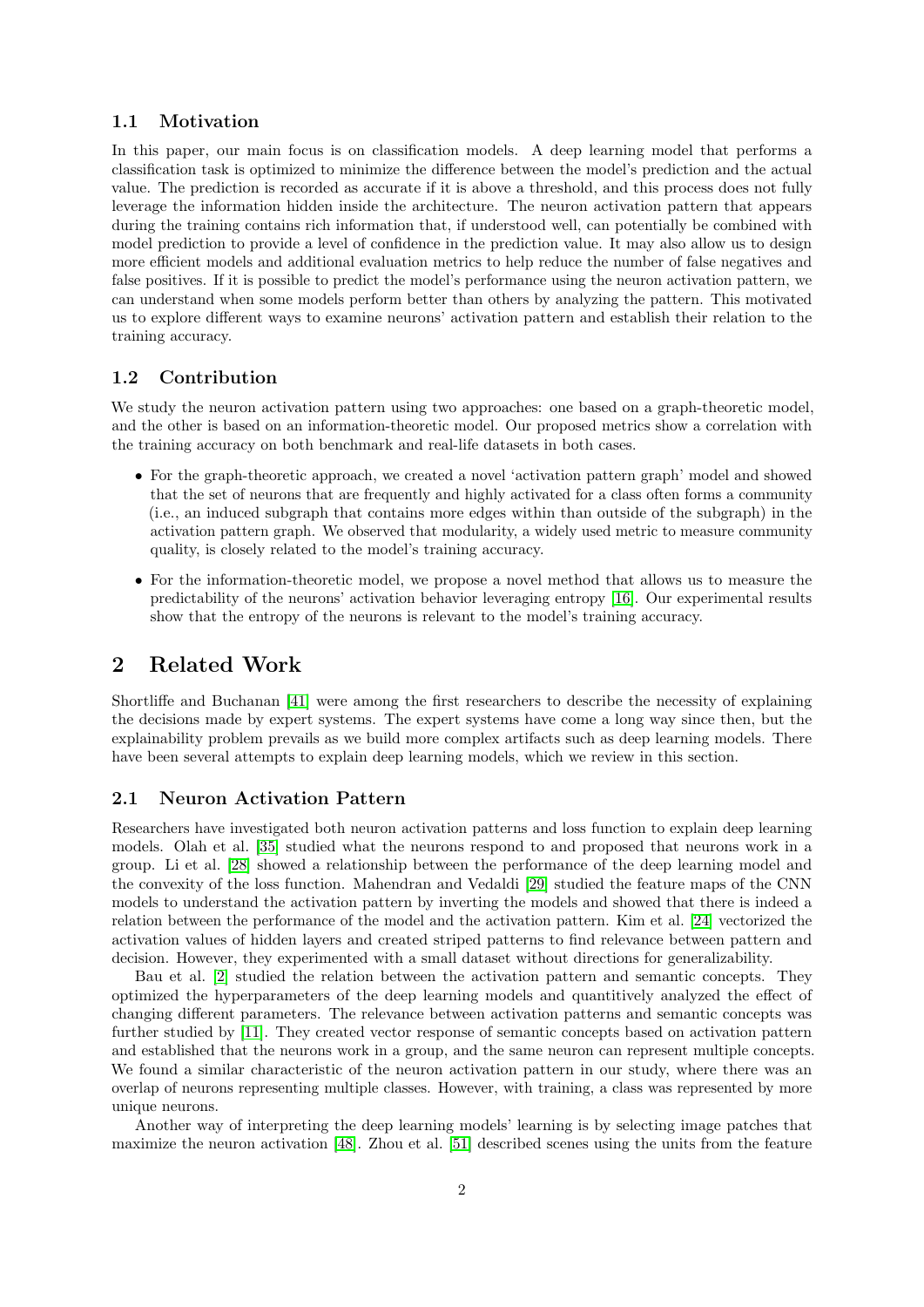maps and also proposed that individual units behave as object detectors. Simon et al. [\[42\]](#page-11-9) analyzed the deep learning model's feature maps and found a spatial relation between the activation centers and the semantic parts or bounding boxes of the ground truth images. Zhang et al. [\[50\]](#page-12-0) used hierarchical explanatory graphs across layers to propose a way of maximizing a deep learning model's performance. Although there have been several attempts to explain activation patterns, in this paper we take a very different approach to the explanation of the neural network models by combining the graph-theoretic and information-theoretic approaches, which allow us to relate various quantitative measures to the model's performance.

#### 2.2 Visualization and Interpretability

Visualization is considered to be a promising approach for explaining complex systems, and as a result, there have been several attempts to explain the deep learning models using visualization tools [\[19,](#page-10-8) [6\]](#page-9-1). A dataflow diagram is a simple way to visualize a deep learning model's architecture [\[46\]](#page-11-10). However, dataflow diagrams do not tell much about the model's learning process.

Smikov et al. [\[44\]](#page-11-11) proposed "Tensorflow Playground," where users can train a model by changing the hyperparameters and observe the training process with various plots and charts. Harley [\[18\]](#page-10-9), proposed an interactive visual inspection tool, where a model was trained on the MNIST dataset [\[27\]](#page-10-10), and for input data, the tool showed which feature maps were activated and also which part of the input data was activating the maps. ACTIVIS [\[22\]](#page-10-11) is an interactive visualization tool that, along with the dataflow diagram, provides a projection of the neuron activation for different instances. This only allows users to explore the activation pattern for different samples, classes, and subsets rather than explaining the model's working procedure. CNNComparator [\[49\]](#page-12-3) is a tool to compare the performance matrices and the distribution of hyperparameters of two deep learning models.

A rich body of research examines ways of visualizing feature maps of CNN models [\[9,](#page-10-12) [43,](#page-11-12) [48\]](#page-12-1). Such works focus mostly on features that are being learned from the feature maps and do not attempt to relate the learning process to model performances. The common limitation of most studies that rely on visualization is that the visual assessment is subjective and often hard to evaluate quantitatively or to relate with the model's performance.

### 3 Technical Background

#### 3.1 Graph and Community Structure

A graph consists of a set of elements (nodes) and a set of pairs of elements (edges), where the nodes represent objects and edges represent pairwise relationships. A community of a graph is defined as a subgraph that contains more edges within than the edges connecting them to the rest of the graph. Community detection algorithms often define a quality measure for the communities and then attempts to find a partition of the nodes that maximizes the quality measure [\[12,](#page-10-13) [32\]](#page-11-13). Later, we will define graphs with nodes as neurons and edges as their simultaneous activation. We will examine the communities of these graphs based on several quality measures as explained in the next section.

#### 3.2 Modularity

Modularity is a widely used metric to assess the quality of a given set of non-overlapping communities [\[31,](#page-11-14) [10,](#page-10-14) 7. The idea of modularity is based on comparing the given graph  $G$  with a random graph. Given two communities  $C_i$  and  $C_j$  in G, we use the notation  $e(C_i, C_j)$  to denote the number of edges between these two communities. Let  $a_{C_i}$  be the fraction of all the edges connecting the community  $C_i$  to all other communities, i.e.,  $a_{C_i} = \sum_j e_{C_i C_j}$ . For a random graph, the fraction of the resulting edges that connect nodes within the community  $C_i$  is  $a_{C_i}^2$ . Hence the modularity can be formalized as follows [\[32\]](#page-11-13):

<span id="page-2-0"></span>
$$
Q_{no-overlap} = \sum_{i} (e_{C_i C_i} - a_{C_i}^2). \tag{1}
$$

The minimum modularity value is 0, which represents the randomness of the graph, and a larger modularity score indicates better quality for the communities. Let  $A_{vw}$  be the adjacency matrix of  $G$ , and let m be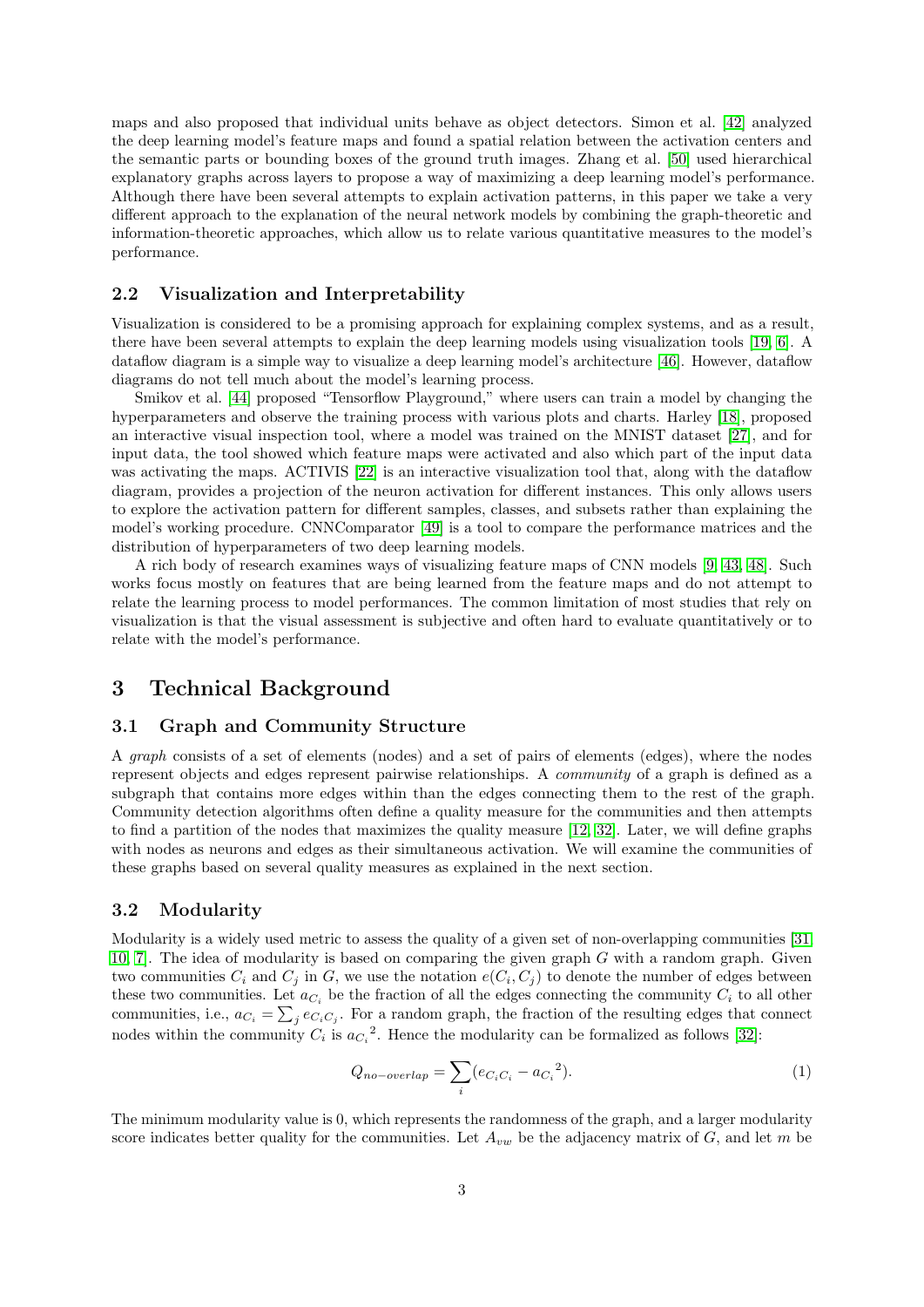the number of edges in G. For a vertex v (resp., w) in G, we denote its degree and community by  $k_v$  and  $C_v$  (resp.,  $k_w$  and  $C_w$ ). Now, Eq. [1](#page-2-0) can be written as follows [\[3\]](#page-9-3):

<span id="page-3-0"></span>
$$
Q_{no-overlap} = \frac{1}{2m} \sum_{v,w} (A_{vw} - \frac{k_v k_w}{2m}) \delta(C_v, C_w),
$$
\n<sup>(2)</sup>

where 
$$
\delta(C_v, C_w) = \begin{cases} 1, & \text{if } C_v = C_w \\ 0, & \text{otherwise.} \end{cases}
$$

In Eq. [2,](#page-3-0)  $\frac{k_v k_w}{2m}$  represents the probability that two nodes v and w are connected in a random graph, and  $A_{vw}$  is 1 or 0 depending on whether v and w are adjacent in G or not. The term  $\frac{1}{2m}$  is for normalizing the modularity value, and  $\delta(C_v, C_w)$  regulates the algorithm only to consider the edges of a specific community.

The modularity above is defined only on a partition, i.e., when the communities are disjoint. Shen et al. [\[40\]](#page-11-15) proposed an extension of Eq. [2](#page-3-0) for undirected, unweighted graphs with overlapping communities, as follows:

<span id="page-3-2"></span>
$$
Q_{unweighted, overlap} = \frac{1}{2m} \sum_{v,w} (A_{vw} - \frac{k_v k_w}{2m}) \frac{1}{O_v O_w},\tag{3}
$$

where  $O_v$  and  $O_w$  is the number of communities containing node v and w, respectively. Thus the modularity becomes larger when the communities have less overlap. Chen et al. [\[5\]](#page-9-4) proposed a further extension for weighted, undirected graphs with overlapping communities, as follows:

<span id="page-3-1"></span>
$$
Q_{weighted,overlap} = \frac{1}{2m} \sum_{c \in C} \sum_{v,w} (A_{vw} - \frac{k_v k_w}{2m}) \alpha_{cv} \alpha_{cw},\tag{4}
$$

where  $\alpha_{cv}$  is the belonging coefficient [\[33\]](#page-11-16) for a community c and vertex v is defined as follows:

$$
\alpha_{cv} = \frac{k_{cv}}{\sum_{c \in C} k_{cv}}
$$
 and  $k_{cv} = \sum_{p \in c} W_{vp}$ .

where C is the set of community in graph G and  $c \in C$ ,  $W_{vp}$  is the weight of the edge between node v and p. In Eq. [4,](#page-3-1) if node v belongs to only one community c,  $\alpha_{cv}$  is equal to 1; if node v does not belong to community c,  $\alpha_{cv}$  is equal to 0, which ensures the consistency of Eq. [4](#page-3-1) with Eq. [2.](#page-3-0) Compared to Eq. [2,](#page-3-0) Eq. [4](#page-3-1) considers overlapping communities similar to Eq. [3,](#page-3-2) but unlike Eq. [2](#page-3-0) it considers the edge weights too. The benefit of Eq. [4](#page-3-1) over other equations is, a pair of nodes within a community with higher edge weight contributes more to the quality measure compared to the pairs with low edge weight.

#### 3.3 Entropy

Entropy is a metric that measures the level of uncertainty in a system, and a rich body of research examines different ways of measuring entropy [\[4\]](#page-9-5). Shanon entropy is a widely used metric in information theory [\[39\]](#page-11-17), which calculates the average information available based on the probability of a variable's possible outcomes. Let X be a discrete random variable with possible outcomes  $x_1, x_2, ..., x_k$  which occurs with probabilities  $P(x_1), P(x_2), ..., P(x_k)$ , then the Shanon entropy, H of the variable X is defined as follows:

$$
H = -\sum_{i=1}^{k} P(x_i) \log P(x_i).
$$
 (5)

A higher value of Shanon's entropy indicates a more uncertain outcome, which is more difficult to predict.

### 4 Hypothesis

We assume that if a neuron is frequently activated with a high activation value for a particular class, then the neuron is a representative of that class. Consider a graph with nodes as neurons and edges representing simultaneous activation of pairs of neurons. We refer to such a graph as an 'activation pattern graph', and describe the details in Section [5.1.](#page-4-0) Although one neuron can be representative for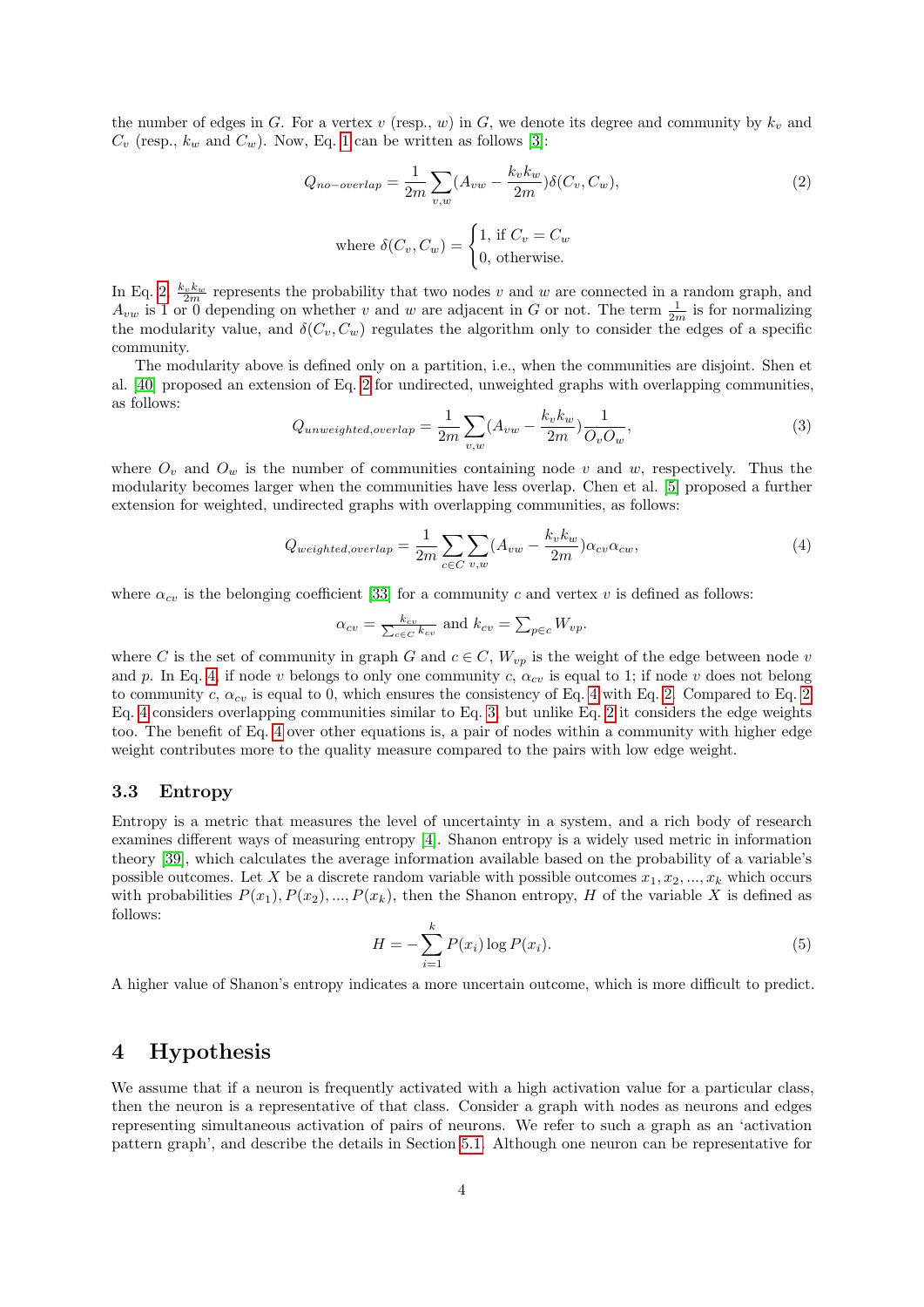multiple classes, over the training, we expect the class representatives to have less overlap. Hence we also expect the activation pattern graph to evolve such that the neurons representing a class form a community. Furthermore, over the training, the neurons are expected to have more certainty in their activation pattern for various classes (rather than being random). Therefore, we expect the 'activation pattern entropy', a measure related to the predictability of a neuron behavior, as described later in Section [5.2,](#page-4-1) to decrease. In particular, we examine the following hypotheses.

H1: The neurons that are frequently activated together form a community in the activation pattern graph.

H2: The modularity of the activation pattern graph is related to a deep learning model's training performance.

H3: The entropy of the activation pattern is related to a deep learning model's training performance.

### 5 Methodology

In this section, we describe the activation pattern graph and activation pattern entropy, which are at the core of our methodology and experimental design.

#### <span id="page-4-0"></span>5.1 Activation Pattern Graph

Assume that there are C classes in the training dataset, and let  $D_i$ , where  $1 \leq i \leq k$ , be the subset corresponding to the *i*th class. Let  $\ell$  be a fully connected layer in the neural network with n neurons. By the notation  $v_i(q, \ell, d)$ , we denote the activation value of a neuron  $q \in \ell$  for a data d that belongs to the ith class. Thus the average activation value of a neuron q in layer  $\ell$  for a class i is as follows:

$$
V_i(q,\ell) = \frac{\sum_{d \in D_i} v_i(q,\ell,d)}{|D_i|}.
$$
\n
$$
(6)
$$

We construct the *activation pattern graph G* of a layer  $\ell$  as follows. We first calculate each neuron's average activation value for a class. Next, for every class, we select S neurons with the highest average activation value and take their union to create the vertex set of G. Let  $p, q$  be a pair of neurons in S and let  $\delta_{p,q}$  be the number of data elements in  $D_i$ , where both p and q obtain activation values that are larger than their individual average activation values, i.e.,  $\delta_{p,q} = |\{d : d \in D_i, v_i(p,\ell,d) > V_i(p,\ell) \text{ and }$  $v_i(q, \ell, d)$ >V<sub>i</sub> $(q, \ell)$ }. Then, for class i, we create an adjacency matrix,  $A_{i,\ell} = (a_{p,q})_{n \times n}$ , where

<span id="page-4-2"></span>
$$
a_{p,q} = \begin{cases} \frac{\delta_{p,q}}{|D_i|}, \text{ if } p \in S \text{ and } q \in S\\ 0, \text{ otherwise.} \end{cases} \tag{7}
$$

The final adjacency matrix,  $A_{\ell}$  of the activation pattern graph is computed as  $A_{\ell} = \sum_{i=1}^{k} A_{i,\ell}$ . Thus intuitively, an activation pattern graph maintains a set of neurons that are frequently activated, where a weighted edge between a pair of neurons represents the frequency of their simultaneous activation. We created a graph for every iteration and every fully connected layer (except the output layer).

### <span id="page-4-1"></span>5.2 Entropy of Activation Pattern

In a neural network with fully connected layers and ReLU (Rectified Linear Unit) as the activation function, the activation of each neuron is calculated as  $ReLU(y) = max(0, y)$ , where y is the output of a layer. Let  $W_\ell$  and  $\mathbf{B}_\ell$  be the weight and bias of layer  $\ell$  of a neural network. Then for an input I, the output of the layer  $\ell$  is calculated as  $\mathbf{y}_{\ell} = (W_{\ell} \times I) + \mathbf{B}_{\ell}$ .

At the beginning of training, the weights and biases are randomly initialized, and over the training, these values are updated for improved predictions. The neuron activation thus gets more and more influenced by the classes present in the data. Due to random initial weights, the activation of the neurons also becomes unpredictable. In such a case, the activation patterns' entropy is high, reflecting the system's randomness. As the training progresses, the activation pattern is biased by the data, and thus the entropy will decrease.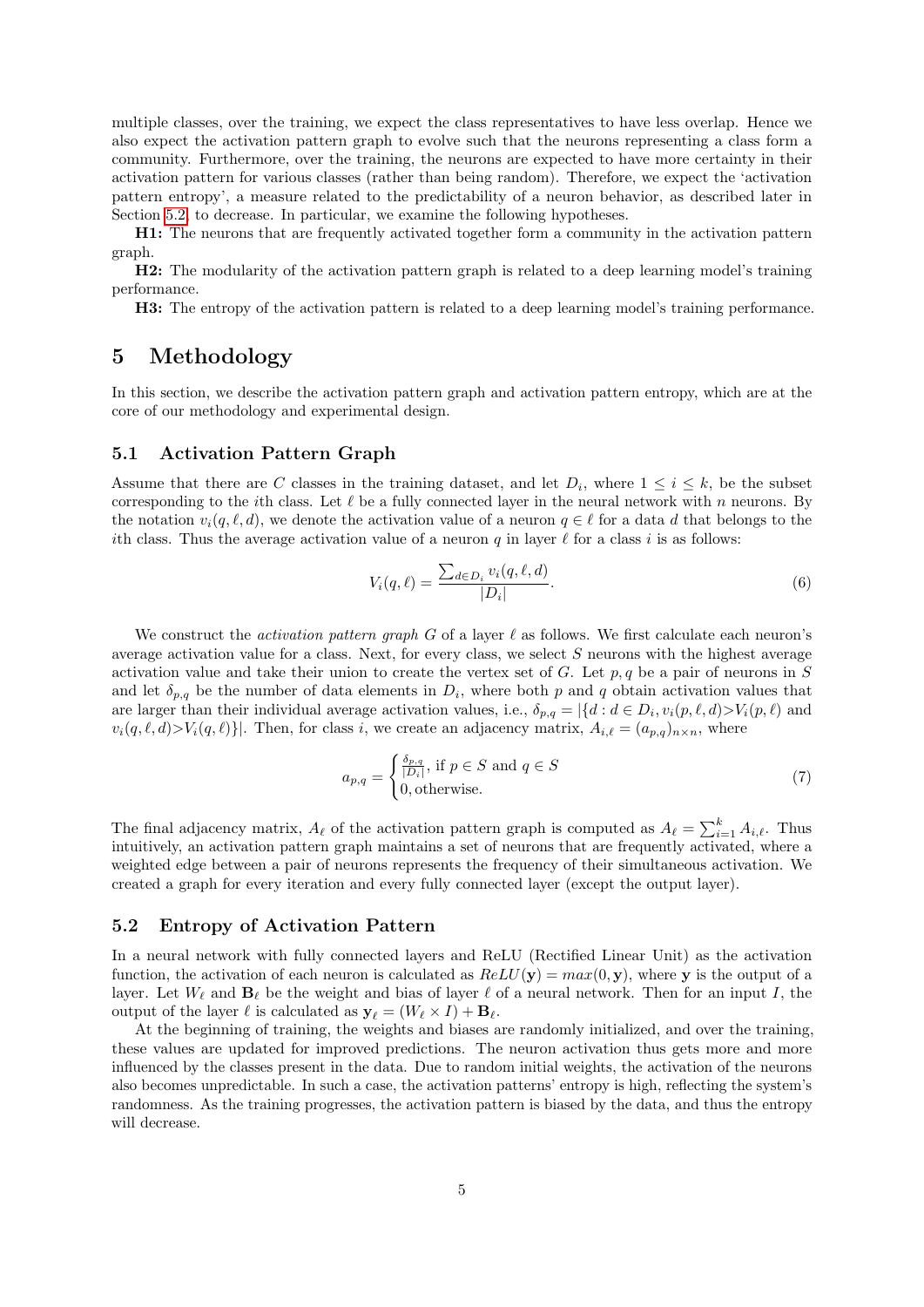We now compute the *activation pattern entropy* of a particular neuron, which is based on the idea of measuring the predictability of its activation value. We create a  $|D| \times N$  activation pattern matrix, F, where  $|D|$  is the size of the training dataset, and N is the total number of neurons in the architecture, except for the neurons in the last layer (output layer). Each entry  $(i, j)$  of F contains the activation value of the jth neuron subject to the *i*th element of the dataset  $D$ . We then compute a normalized matrix  $F_{norm}$  by dividing each column by the column sum, i.e.,  $F_{norm}(i, j) = \frac{F(i,j)}{\sum_{i=1}^{|D|} F(i,j)}$ .

To examine the predictability of the activation value for jth neuron, we categorized its normalized activation values using  $R$  equal size bins. In other words, we create a histogram for the *j*th column values of  $F_{norm}(i, j)$ . The intuition is that if the neuron's activation is unpredictable, then the histogram will not have well-defined maxima or contain many local maxima. Otherwise, it will be activated for one or only a few classes and likely to produce a global peak. There is an exception, where a neuron may never be activated and will create a global maxima at the bin that contains the 0 value. Therefore, to create the histogram, we only consider the non-zero activation values. Let  $B_k$  and  $H_k$ , where  $1 \leq k \leq R$ , be the kth bin and its number of elements. Let  $h_i$  be the normalized value, i.e.,  $h_i = \frac{H_k}{\sum_{i=1}^R H_i}$ . We use the vector  $\mathbf{F}_v = [h_1, \ldots, h_R]$  to compute the activation pattern entropy  $E_j$  for the j<sup>th</sup> neuron.  $E_j = -\sum_{i=1}^R -h_i \cdot \log(h_i)$ . The activation pattern entropy, E, of a deep learning model over all the neurons in all the fully connected layers is calculated as  $E = \sum_{j=1}^{N} E_j$ .

### 6 Dataset and Model Architecture

In our study, we used three benchmark datasets: MNIST [\[27\]](#page-10-10), Fashion MNIST [\[47\]](#page-11-18), CIFAR-10 [\[25\]](#page-10-15) and one real-life dataset Plant village [\[30\]](#page-11-19). We also created MNIST Mixed and Fashion MNIST Mixed by randomizing the labels of the respective datasets to examine the reliability of the proposed metrics. The architecture for each dataset is illustrated

in Table [1.](#page-5-0) The MNIST, Fashion MNIST, CIFAR-10 datasets each consists of 10 classes. There are 60,000 grayscale  $28 \times 28$  images for training and 10,000 for testing in MNIST and Fashion MNIST, and 50,000 grayscale  $32 \times 28$ images for training and 10,000 for testing in CIFAR-10.

The Plant village dataset consists of 28693 segmented color images of the healthy apple, blueberry and cherry, corn, grape, orange, peach and pepper, soybean, strawberry and squash, and tomato classes, and 6890 testing images. We transformed the color images to grayscale and reshaped the images to size  $256 \times 256$ .

For all the models, apart from the input and output layers, we only used fully connected layers and dropout layer. For the fully connected layers, we used ReLU as the activation function, and Softmax activation for the output layer. For each model, we collected the weights

<span id="page-5-0"></span>Table 1: Details of the architecture of the deep learning models for different datasets. In the model we only used fully connected (FC) and dropout layers.

| Dataset                          | Image<br>Size  | Fully<br>Connected<br>Layers              | Output<br>Laver | Itera-<br>tions | Training<br>Accuracy<br>$(\% )$ | Testing<br>Accuracy<br>$(\%)$ |
|----------------------------------|----------------|-------------------------------------------|-----------------|-----------------|---------------------------------|-------------------------------|
| <b>MNIST</b>                     | $28\times28$   | 512, 512                                  | 10              | 20              | 99.56                           | 98.24                         |
| <b>MNIST</b><br>Mixed            | $28\times28$   | 512, 512                                  | 10              | 20              | 12.44                           | 9.85                          |
| Fashion<br><b>MNIST</b>          | $28\times28$   | 512, 512                                  | 10              | 20              | 91.80                           | 88.9                          |
| Fashion<br><b>MNIST</b><br>Mixed | $28\times28$   | 512, 512                                  | 10              | 20              | 11.02                           | 10.12                         |
| $CIFAR-10$                       | $32\times32$   | 1024, 1024,<br>1024, 512,<br>256, 128     | 10              | 40              | 46.24                           | 43.43                         |
| Plant<br>Village                 | $256\times256$ | 8192, 2048,<br>1024, 512,<br>256, 128, 64 | 9               | 100             | 80.65                           | 79.55                         |

and bias values from 20 iterations at a uniform interval. We denote the corresponding activation pattern graphs as  $G(1), G(2), \ldots, G(20)$ . Since different models needed a different number of training iterations, this interval length varies, e.g., the CIFAR-10 model collected every two iterations, whereas the Plant Village model every five iterations. See the supplementary materials for detailed model architecture.

### 7 Result and Discussion

In this section, we describe the experimental results. To create the activation pattern graphs, we took 50 neurons per class (i.e., we choose  $|S| = 50$  in Eq. [7\)](#page-4-2) with the largest average activation value. We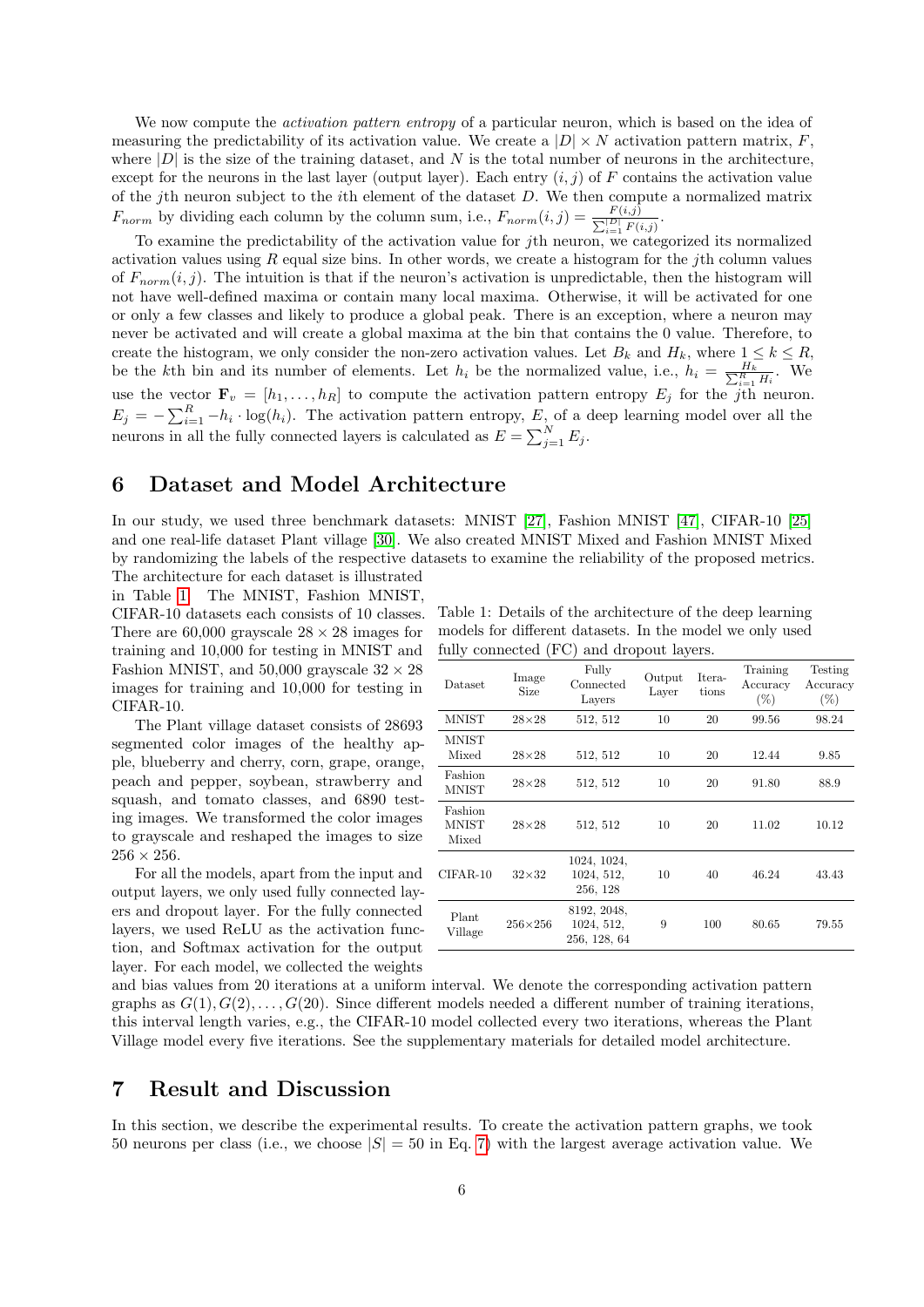Table 2: Two confusion matrices computed from layer 1 for MNIST dataset. Each matrix represents the number of unique neurons for pairwise classes. Darker red color represents a higher value.

<span id="page-6-0"></span>

| Iteration 1 |    |    |    |    |                 |    |                |    | -<br>Iteration 20 |                |    |                 |                |                |    |    |        |    |                |
|-------------|----|----|----|----|-----------------|----|----------------|----|-------------------|----------------|----|-----------------|----------------|----------------|----|----|--------|----|----------------|
| 20          |    | 9  | 8  |    | 4               |    |                |    | 4                 | 30             | 0  |                 | 5              | 3              |    |    | 4      | 5  | $\overline{2}$ |
|             |    | 14 |    | 4  |                 | 8  | 10             | 19 |                   | $\Omega$       | 23 |                 | 12             | 4              | 4  | 4  | 9      | 13 | 10             |
| 9           | 14 | 13 |    | 5  | 9               | 16 | $\overline{4}$ | 15 | 5                 |                |    |                 | 13             | 8              | 3  | 13 |        | 16 | 8              |
| 8           |    |    |    | 4  | 19              | 6  | 4              | 14 | 5                 | 5              | 12 | 13 <sup>7</sup> | 10             |                | 18 | 3  | 4      | 13 |                |
|             | 4  | 5  | 4  |    |                 |    | 14             | 14 | 28                | 3              | 4  | 8               |                | 19             | 5  | 10 | $10\,$ | 12 | 24             |
| 14          |    | 9  | 19 |    |                 | 6  | 6              | 22 | 12                | 6              | 4  | 3               | 18             | $\overline{5}$ | 12 | 7  | 5      | 15 | 10             |
| 11          | 8  | 16 | 6  |    | 6               | 16 | 5              |    | 3                 |                | 4  | 13              | 3              | 10             |    | 18 | 3      | 10 | 8              |
|             | 10 | 4  | 4  | 14 | 6               | 5  | 14             | 8  | 20                | 4              | 9  |                 | $\overline{4}$ | 10             | 5  | 3  | 21     | 10 | 15             |
|             | 19 | 15 | 14 | 14 | 22              | 7  | 8              | 3  | 20                | 5              | 13 | 16              | 13             | 12             | 15 | 10 | 10     | 5  | 21             |
|             |    | 5  | 5  | 28 | 12 <sup>7</sup> | 3  | 20             | 20 | 4                 | $\overline{2}$ | 10 | 8               |                | 24             | 10 | 8  | 15     | 21 | 7              |

repeated the experiments for the top 25 and top 100 neurons per class and achieved similar results.

### 7.1 Community Formation (H1)

Let  $G(k)$  be a pattern activation graph of a fully connected layer at iteration k and let  $N_i$  be the set of neurons which are representative of the ith class, i.e., neurons that are frequently and highly activated for that class. The *unique* neurons of a pair of classes i and j are the neurons that belong to both  $N_i$  and  $N_i$ , but in no other set  $N_k$  where  $k \notin \{i, j\}$ . In other words, these neurons represents both classes i and j, but no other class. If  $i = j$ , then we obtain the unique neurons of class i. We observed that in most cases, the number of unique neurons for a single class increases with training, whereas unique neurons for a pair of distinct classes decrease. This behavior indicates that the overlap between the communities is decreasing and the classes are forming a stronger community among themselves. Table [2](#page-6-0) compares the confusion matrices obtained from  $G(1)$  and  $G(20)$  for the MNIST dataset, where each entry at the diagonal of a matrix represents the unique neurons for a single class. We observed similar behavior for all the datasets.

Training Accuracy and Average Community Size: We used Gephi [\[1\]](#page-9-6), a widely used graph visualization software, to compute force directed layouts [\[21\]](#page-10-16) of the activation pattern graphs of different iterations. The communities were detected based on the Louvain method [\[3\]](#page-9-3). Although the visualization revealed community structures in these graphs, the change in the communities over the number of iterations was not readily visible from the graph layouts (see the supplementary material). Hence, we quantitatively examined how the number of nodes per community varies over the training. For each dataset, we used Gephi's modularity function with a resolution value of 0.5 to find the communities in  $G(1), G(2), \ldots, G(20)$ . Table [3](#page-7-0) shows the number of nodes in the eight largest communities  $C_1, C_2, \ldots, C_8$  in layer 2 for different datasets and for two different iterations 1 and 20, where the distribution of community sizes appears to be less skewed over the training. We then perform the Pearson Correlation Coefficient (PCC) between the training accuracy and average node per community over the 10 iterations. For most of the datasets, we observed the average node per community to have a positive correlation with the training accuracy (Table [3\)](#page-7-0), i.e., the PCC correlation was higher than 0. However, the weak (near-zero) correlation coefficient for MNIST Mixed and Fashion MNIST Mixed represents the randomness of the formation of the communities of the model. This indicates that, for models with good performance, the number of well defined communities increases with training and supports hypothesis  $H1$ .

### 7.2 Modularity and Accuracy (H2)

So far, we have observed that community detection can reveal meaningful clusters in the pattern activation graph, i.e., clusters are related to representative neuron sets for different classes. We now examine the other side, i.e., can the representative neuron sets for different classes be seen as well as the defined communities? To assess this, we compute different modularity metrics  $(Eq, 2-4)$  for the activation pattern graphs  $G(1), \ldots, G(20)$ . We also used different community detection algorithms available in the python library NetworkX [\[17\]](#page-10-17) and iGraph [\[8\]](#page-10-18). Note that these algorithms take an initial partition of the neurons and then change those partitions to optimize some quality measure. Therefore, they are not suitable in this context, yet, the Kernighan Lin Bisection (KLB) [\[23\]](#page-10-19) could generate consistent results.

We computed the Spearman correlation coefficient (SCC) and Pearson correlation coefficient (PCC) to examine the potential relation between modularity and training accuracy (Table [4\)](#page-8-0). A positive correlation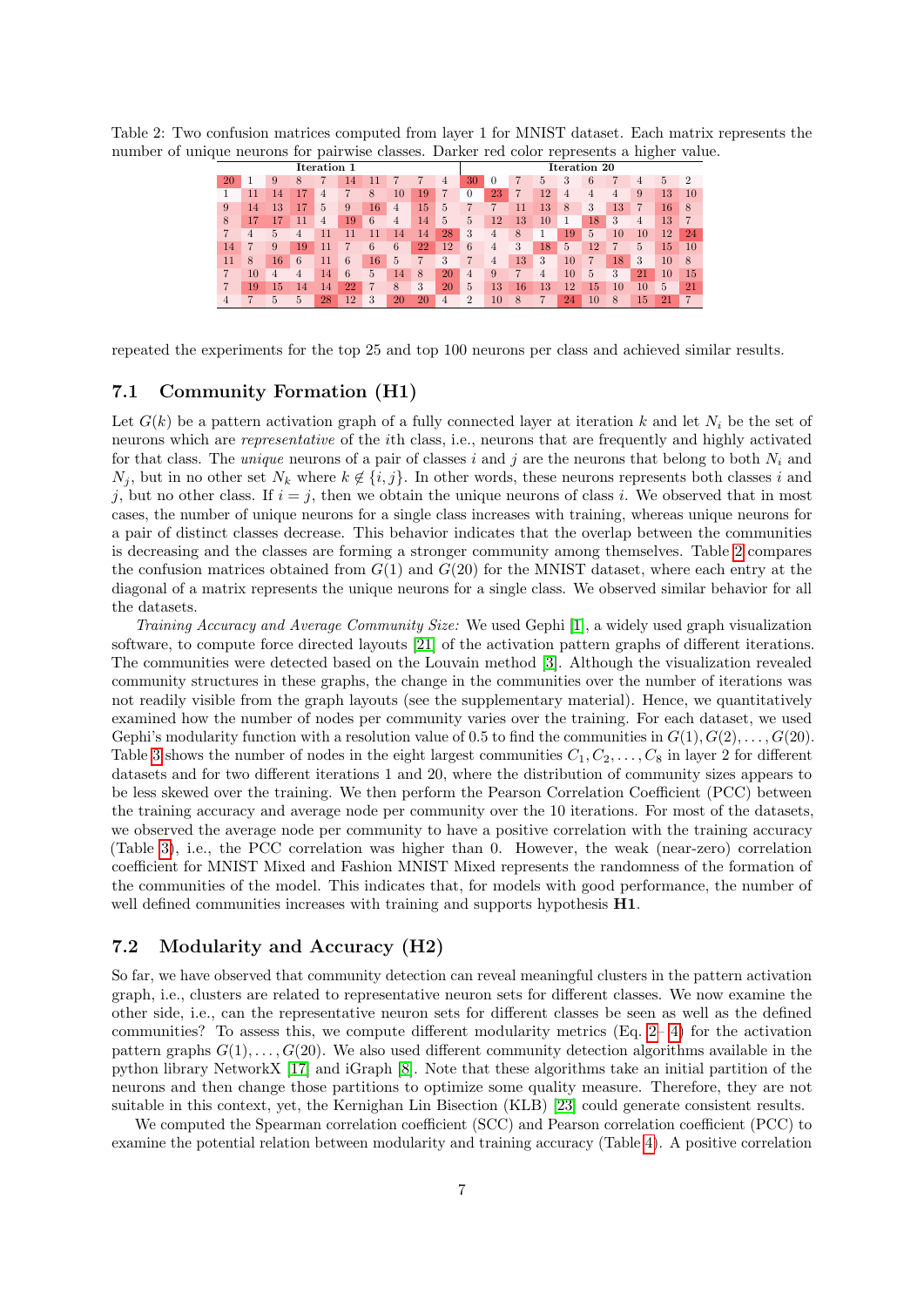MNIST Fashion MNIST Mixed Iteration C1 C2 C3 C4 C5 C6 C7 C8 PCC Iteration C1 C2 C3 C4 C5 C6 C7 C8 PCC 1 35 33 35 34 28 25 25 26 1 9 7 6 6 5 5 4 3 20 38 37 36 36 34 33 31 30 0.52 20 10 7 7 7 7 6 5 5 0.28 MNIST Mixed CIFAR-10 Iteration C1 C2 C3 C4 C5 C6 C7 C8 PCC Iteration C1 C2 C3 C4 C5 C6 C7 C8 PCC 1 7 5 5 5 4 4 4 3 1 12 12 11 9 6 6 6 4 20 13 12 8 7 7 5 5 4 -0.27 20 39 27 26 25 14 11 10 10 0.80 Fashion MNIST Plant Village Iteration C1 C2 C3 C4 C5 C6 C7 C8 PCC Iteration C1 C2 C3 C4 C5 C6 C7 C8 PCC 1 35 16 16 14 11 10 8 7 1 40 26 26 21 6 4 3 3 20 32 27 25 21 15 15 12 11 0.71 20 62 62 46 35 34 12 5 4 0.82 **MNIST MNIST Mixed Fashion MNIST**  $1.0000$  $1,0000$ 1.0000  $0.8000$  $0.8000$  $0.8000$ 0.6000  $0.6000$  $0.6000$ 0.4000  $0.4000$  $0.4000$ 0.2000 0.2000  $0.2000$ 0.0000 0.0000  $0.0000$ 1 2 3 4 5 6 7 8 9 10 11 12 13 14 15 16 17 18 19 20  $1 \t2 \t3 \t4 \t5$ 6 7 8 9 10 11 12 13 14 15 16 17 18 19 20 1 2 3 4 5 6 7 8 9 10 11 12 13 14 15 16 17 18 19 20 -<br>Testing Accuracy Training Accuracy Testing Accurac Training Accuracy **Training Accuracy** Testing Accurac **Fashion MNIST Mixed** CIFAR-10 **Plant Village** 1.0000 1.0000 1.0000  $0.8000$ n soon  $0.8000$  $0.6000$ 0.6000  $0.6000$  $0.4000$  $0.4000$  $0.4000$  $0.2000$ 0.2000  $0.2000$  $0.0000$ 0.0000  $0.0000$ 7 8 9 10 11 12 13 14 15 16 17 18 19 20 1 2 3 4 5 6 7 8 9 10 11 12 13 14 15 16 17 18 19 20  $\overline{6}$ 1 2 3 4 5 6 7 8 9 10 11 12 13 14 15 16 17 18 19 20

<span id="page-7-0"></span>Table 3: Number of nodes in different communities of the activation pattern graph (detected by Gephi). For each dataset, the communities of  $G(1)$  and  $G(20)$  are shown along with the PCC between the average node per community and training accuracy. Darker red color represents higher value.

Figure 1: Change of normalized entropy, training and testing accuracy over different iterations.

Training Accuracy

-Testing Accuracy

Entrony

- Training Accuracy

-<br>Testing Accurac

-Entrony

value indicates that the communities' quality is positively correlated with training accuracy. We observed the same relation with the test accuracy. A large number of strong positive correlation coefficients in Table [4](#page-8-0) supports hypothesis H2. A stronger correlation is observed in later layers for all the dataset. For most datasets, the unweighted overlap (Eq. [3\)](#page-3-2), and weighted overlap metric (Eq. [4\)](#page-3-1) captures the relation better, which is expected since the no-overlap metric neither considers weight nor the community overlap.

#### 7.3 Entropy and Accuracy (H3)

Entrony

<span id="page-7-1"></span>Training Accuracy

-<br>Testing Accuracy

A higher entropy value represents more randomness in the activation behavior of a neuron. At the beginning of the training, due to random weights, the activation of the neuron is random. So, the entropy of the activation pattern over all the fully connected layers should be higher. As the training progresses, the entropy should decrease, representing a biased neuron activation behavior. Table [5](#page-8-1) shows a negative correlation between the entropy of activation pattern and training accuracy over model training for most of the datasets. We observed the same relation with the test accuracy. Figure [1](#page-7-1) shows the change of normalized entropy with training and testing accuracy for different iterations for all the datasets, where a clear relation between the entropy and model performance can be observed. However, MNIST Mixed and Fashion MNIST Mixed has positive correlation values, indicating the absence of activation pattern with training due to it's random labels, which is consistent with hypothesis H3.

We also examine entropy change for individual classes, where to compute the entropy of a class, we take the same approach as in Section [5.2,](#page-4-1) but use only the training data corresponding to that class. In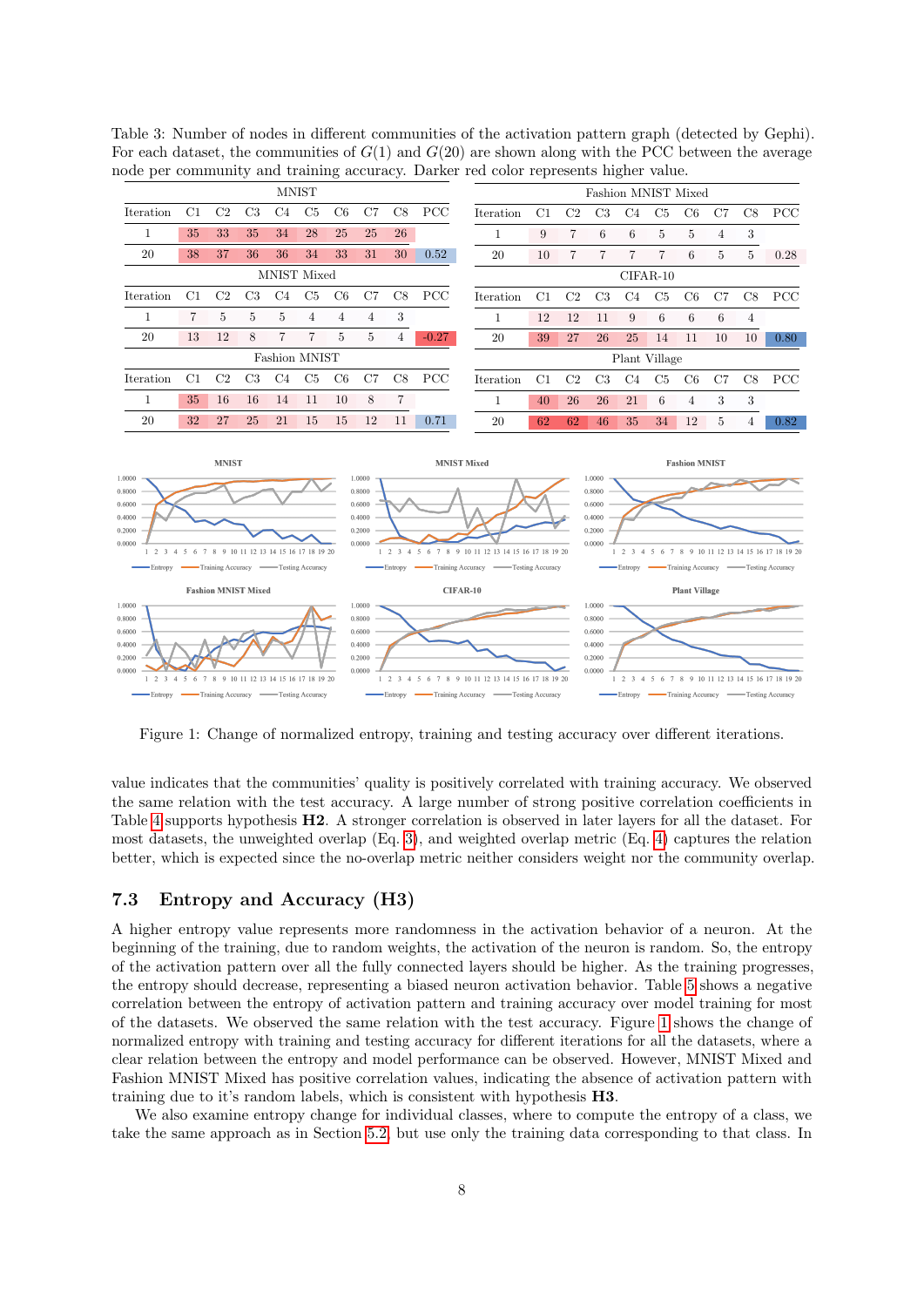|                        |         | <b>MNIST</b> |      |            | <b>MNIST</b><br>Mixed |            |                |               | Fashion<br><b>MNIST</b> |            |                |            | Fashion<br>MNIST Mixed |            |         |            |
|------------------------|---------|--------------|------|------------|-----------------------|------------|----------------|---------------|-------------------------|------------|----------------|------------|------------------------|------------|---------|------------|
|                        | L1      |              | L2   |            | L1                    |            | L2             |               | L1                      |            | L <sub>2</sub> |            | L1                     |            | L2      |            |
|                        | PCC     | SCC          | PCC  | <b>SCC</b> | PCC                   | SCC        | PCC            | <b>SCC</b>    | PCC                     | SCC        | PCC            | <b>SCC</b> | PCC                    | <b>SCC</b> | PCC     | <b>SCC</b> |
| KLB                    | 0.24    | 0.16         | 0.50 | 0.61       | $-0.76$               | $-0.81$    | $-0.73$        | $-0.84$       | $-0.04$                 | $-0.10$    | 0.42           | 0.44       | $-0.03$                | $-0.07$    | $-0.44$ | $-0.38$    |
| No-overlap             | 0.22    | 0.19         | 0.23 | 0.19       | $-0.44$               | $-0.55$    | 0.46           | 0.37          | 0.42                    | 0.46       | 0.62           | 0.61       | 0.28                   | 0.40       | 0.14    | 0.29       |
| Unweighted,<br>Overlap | 0.53    | 0.37         | 0.78 | 0.68       | $-0.70$               | $-0.73$    | 0.36           | 0.37          | 0.71                    | 0.67       | 0.77           | 0.72       | 0.43                   | 0.51       | 0.22    | 0.35       |
| Weighted,<br>Overlap   | 0.36    | 0.33         | 0.77 | 0.57       | $-0.63$               | $-0.69$    | 0.48           | 0.47          | 0.56                    | 0.46       | 0.78           | 0.79       | 0.43                   | 0.51       | 0.26    | 0.38       |
|                        |         |              |      |            | $CIFAR-10$            |            |                |               |                         |            |                |            |                        |            |         |            |
|                        | L1      |              | L2   |            | L3                    |            | L <sub>4</sub> |               | L <sub>5</sub>          |            | L6             |            |                        |            |         |            |
|                        | PCC     | <b>SCC</b>   | PCC  | <b>SCC</b> | PCC                   | <b>SCC</b> | PCC            | <b>SCC</b>    | PCC                     | <b>SCC</b> | PCC            | SCC        |                        |            |         |            |
| <b>KLB</b>             | 0.16    | 0.20         | 0.68 | 0.74       | 0.69                  | 0.73       | $-0.18$        | $-0.13$       | $-0.29$                 | $-0.40$    | $-0.01$        | 0.06       |                        |            |         |            |
| No-overlap             | $-0.05$ | $-0.11$      | 0.62 | 0.66       | 0.29                  | 0.27       | 0.06           | $-0.05$       | 0.01                    | 0.03       | $-0.49$        | $-0.44$    |                        |            |         |            |
| Unweighted,<br>Overlap | 0.34    | 0.44         | 0.87 | 0.86       | 0.73                  | 0.82       | 0.82           | 0.79          | 0.66                    | 0.77       | $-0.37$        | $-0.29$    |                        |            |         |            |
| Weighted,<br>Overlap   | 0.42    | 0.55         | 0.78 | 0.68       | 0.71                  | 0.78       | 0.71           | 0.70          | 0.71                    | 0.79       | 0.02           | $-0.03$    |                        |            |         |            |
|                        |         |              |      |            |                       |            |                | Plant Village |                         |            |                |            |                        |            |         |            |
|                        | L1      |              | L2   |            | L3                    |            | L <sub>4</sub> |               | L <sub>5</sub>          |            | L6             |            | L7                     |            |         |            |
|                        | PCC     | <b>SCC</b>   | PCC  | <b>SCC</b> | PCC                   | SCC        | PCC            | SCC           | PCC                     | <b>SCC</b> | PCC            | <b>SCC</b> | PCC                    | <b>SCC</b> |         |            |
| <b>KLB</b>             | 0.22    | 0.16         | 0.57 | 0.62       | 0.76                  | 0.61       | 0.84           | 0.83          | $-0.16$                 | 0.02       | $-0.34$        | $-0.30$    | $-0.21$                | $-0.19$    |         |            |
| No-overlap             | 0.24    | 0.15         | 0.05 | 0.03       | 0.40                  | 0.42       | $-0.15$        | $-0.10$       | 0.04                    | 0.00       | 0.03           | $-0.17$    | 0.46                   | 0.58       |         |            |
| Unweighted,<br>Overlap | 0.14    | 0.09         | 0.49 | 0.47       | 0.83                  | 0.80       | 0.91           | 0.85          | 0.63                    | 0.65       | 0.46           | 0.47       | 0.74                   | 0.82       |         |            |
| Weighted,<br>Overlap   | 0.24    | 0.26         | 0.59 | 0.52       | 0.84                  | 0.87       | 0.88           | 0.78          | 0.71                    | 0.78       | 0.66           | 0.69       | 0.62                   | 0.72       |         |            |

<span id="page-8-0"></span>Table 4: Spearman and Pearson correlation coefficient between modularity and training accuracy for different layers. Darker blue represents higher values and darker red represents lower values. (See the supplementary material for the relation with test accuracy.)

<span id="page-8-1"></span>Table 5: Spearman and Pearson correlation coefficient between the entropy and training accuracy. Darker blue represents higher values and darker red represents lower values.

|     | <b>MNIST</b> | <b>MNIST</b><br>Mixed | Fashion | Fashion<br>Mixed | MNIST MNIST CIFAR-10 | Plant<br>Village |
|-----|--------------|-----------------------|---------|------------------|----------------------|------------------|
| PCC | $-0.87$      | 0.22                  | $-0.95$ | 0.57             | $-0.95$              | $-0.94$          |
| SCC | $-0.94$      | 0.51                  | $-0.99$ | 0.67             | $-0.97$              | -1               |

Table 6: Spearman and Pearson correlation coefficient between entropy and training accuracy for individual classes. Darker blue represents higher values, and darker red represents lower values.

|                |              |         | ີ<br>MNIST   |         | Fashion      |         | Fashion      |         | Plant      |         |              |         |  |
|----------------|--------------|---------|--------------|---------|--------------|---------|--------------|---------|------------|---------|--------------|---------|--|
|                | <b>MNIST</b> |         | Mixed        |         | <b>MNIST</b> |         | <b>MNIST</b> |         | $CIFAR-10$ |         | Village      |         |  |
|                |              |         |              |         |              |         | Mixed        |         |            |         |              |         |  |
| Class          | PCC          | SCC     | $_{\rm PCC}$ | SCC     | $_{\rm PCC}$ | SCC     | $_{\rm PCC}$ | SCC     | <b>PCC</b> | SCC     | $_{\rm PCC}$ | SCC     |  |
|                | $-0.55$      | $-0.67$ | $-0.06$      | $-0.29$ | 0.1          | 0.21    | $-0.13$      | $-0.4$  | 0.22       | 0.17    | $-0.85$      | $-0.89$ |  |
| $\overline{2}$ | $-0.54$      | $-0.71$ | 0.18         | $-0.16$ | $-0.24$      | $-0.45$ | 0.77         | $-0.15$ | 0.7        | 0.66    | $-0.86$      | $-0.93$ |  |
| 3              | $-0.22$      | $-0.31$ | 0.47         | $-0.02$ | 0.37         | 0.22    | 0.47         | 0.31    | 0.38       | $-0.1$  | $-0.46$      | $-0.42$ |  |
| $\overline{4}$ | $-0.35$      | $-0.7$  | 0.36         | 0.11    | $-0.57$      | $-0.84$ | 0.25         | $-0.18$ | 0.13       | 0.16    | $-0.88$      | $-0.92$ |  |
| 5              | $-0.71$      | $-0.73$ | 0.33         | $-0.1$  | $-0.41$      | $-0.30$ | 0.48         | 0.11    | $-0.40$    | $-0.53$ | $-0.39$      | $-0.25$ |  |
| 6              | $-0.55$      | $-0.52$ | $-0.14$      | $-0.07$ | $-0.67$      | $-0.67$ | 0.33         | $-0.17$ | $-0.5$     | $-0.51$ | $-0.86$      | $-0.86$ |  |
| $\overline{7}$ | $\Omega$     | 0.16    | 0.19         | 0.44    | $-0.83$      | $-0.95$ | 0.67         | 0.17    | 0.59       | $-0.17$ | $-0.87$      | $-0.89$ |  |
| 8              | $-0.09$      | $-0.29$ | 0.09         | 0.33    | $-0.43$      | $-0.62$ | 0.7          | 0.3     | 0.16       | 0.19    | $-0.91$      | $-0.89$ |  |
| -9             | $-0.67$      | $-0.8$  | 0.46         | 0.62    | $-0.9$       | $-0.96$ | 0.63         | 0.33    | 0.01       | 0.14    | $-0.81$      | $-0.86$ |  |
| 10             | $-0.39$      | $-0.77$ | 0.09         | 0.01    | $-0.67$      | $-0.60$ | 0.90         | 0.86    | $-0.18$    | $-0.26$ |              |         |  |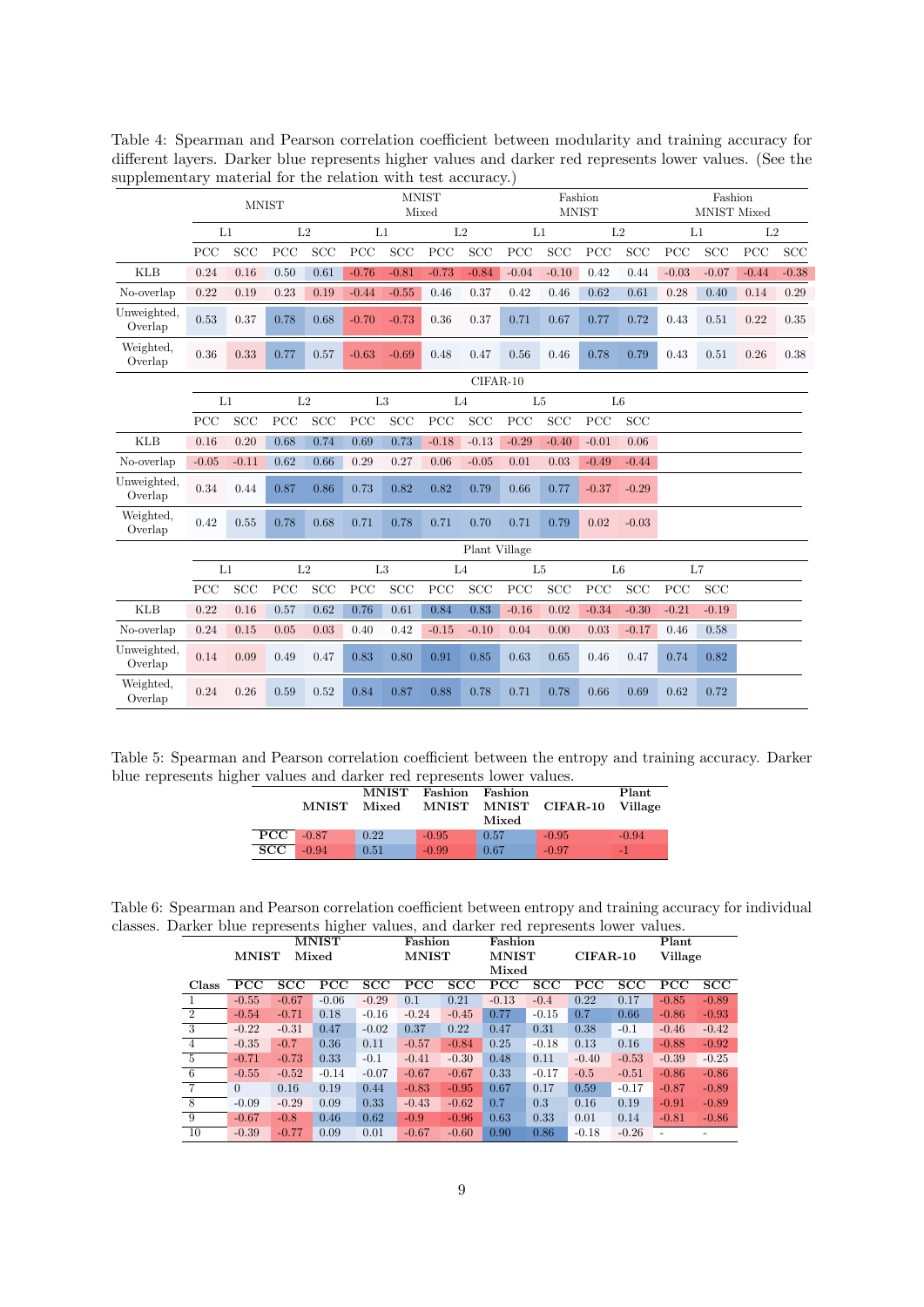this setting, we obtain meaningful results (i.e., a negative correlation between the entropy and training accuracy) only for all well-trained models (MNIST, Fashion MNIST, and Plant Village). However, there are few classes with postive and small negative correlation between entropy and accuracy. This is due to frequent change in the training accuracy of that class. For CIFAR-10, MNIST Mixed, Fashion MNIST Mixed, we observed a positive correlation values in most of the classes, and sometimes even found the correlation coefficient to be strongly positive. This is due to the inability of the model to separate the classes from one another.

## 8 Limitations and Future Work

We have proposed novel methods to explain the behavior of neurons in deep learning models as the model training progresses. We used graph theoretic and entropy-based methods to model the activation pattern of the neurons. We quantitatively showed that neurons that are highly activated for a class form a community in our graph model. For the entropy-based approach, we analyzed the activation pattern using the Shanon entropy and found the entropy to show a negative correlation with the training accuracy.

There are many scope for future research. We used deep learning models with only fully connected layers; using different model architecture may help understand the entropy and modularity behavior with more granularity. Although we examine a diverse set of datasets, adding more datasets could strengthen the results. Our experimental results show that the modularity of the activation pattern graph and entropy of the activation pattern is related to the model's performance. Although we used widely used quality measures for the modularity and entropy, there is still scope for designing better quality metrics specifically for neural network context.

Our study lays the initial groundwork for graph and entropy-based studies to analyze the deep learning models' performance. We believe that our results will inspire further research to explain the deep learning models using graph and information theoretic methods.

### Acknowledgement

This work is supported by the Natural Sciences and Engineering Research Council of Canada (NSERC), and by two Canada First Research Excellence Fund (CFREF) grants coordinated by Global Institute for Food Security (GIFS) and Global Institute for Water Security (GIWS).

### References

- <span id="page-9-6"></span>[1] M. Bastian, S. Heymann, and M. Jacomy. Gephi: an open source software for exploring and manipulating networks. In Proceedings of the International AAAI Conference on Web and Social Media, volume 3, 2009.
- <span id="page-9-0"></span>[2] D. Bau, B. Zhou, A. Khosla, A. Oliva, and A. Torralba. Network dissection: Quantifying interpretability of deep visual representations. In Proceedings of the IEEE conference on computer vision and pattern recognition, pages 6541–6549, 2017.
- <span id="page-9-3"></span>[3] V. D. Blondel, J.-L. Guillaume, R. Lambiotte, and E. Lefebvre. Fast unfolding of communities in large networks. Journal of statistical mechanics: theory and experiment, 2008(10):P10008, 2008.
- <span id="page-9-5"></span>[4] M. Borowska. Entropy-based algorithms in the analysis of biomedical signals. Studies in Logic, Grammar and Rhetoric, 43(1):21–32, 2015.
- <span id="page-9-4"></span>[5] D. Chen, M. Shang, Z. Lv, and Y. Fu. Detecting overlapping communities of weighted networks via a local algorithm. Physica A: Statistical Mechanics and its Applications, 389(19):4177–4187, 2010.
- <span id="page-9-1"></span>[6] S. Chung, S. Suh, C. Park, K. Kang, J. Choo, and B. C. Kwon. Revacnn: Real-Time visual analytics for convolutional neural network. 2016.
- <span id="page-9-2"></span>[7] A. Clauset, M. E. Newman, and C. Moore. Finding community structure in very large networks. Physical review E, 70(6):066111, 2004.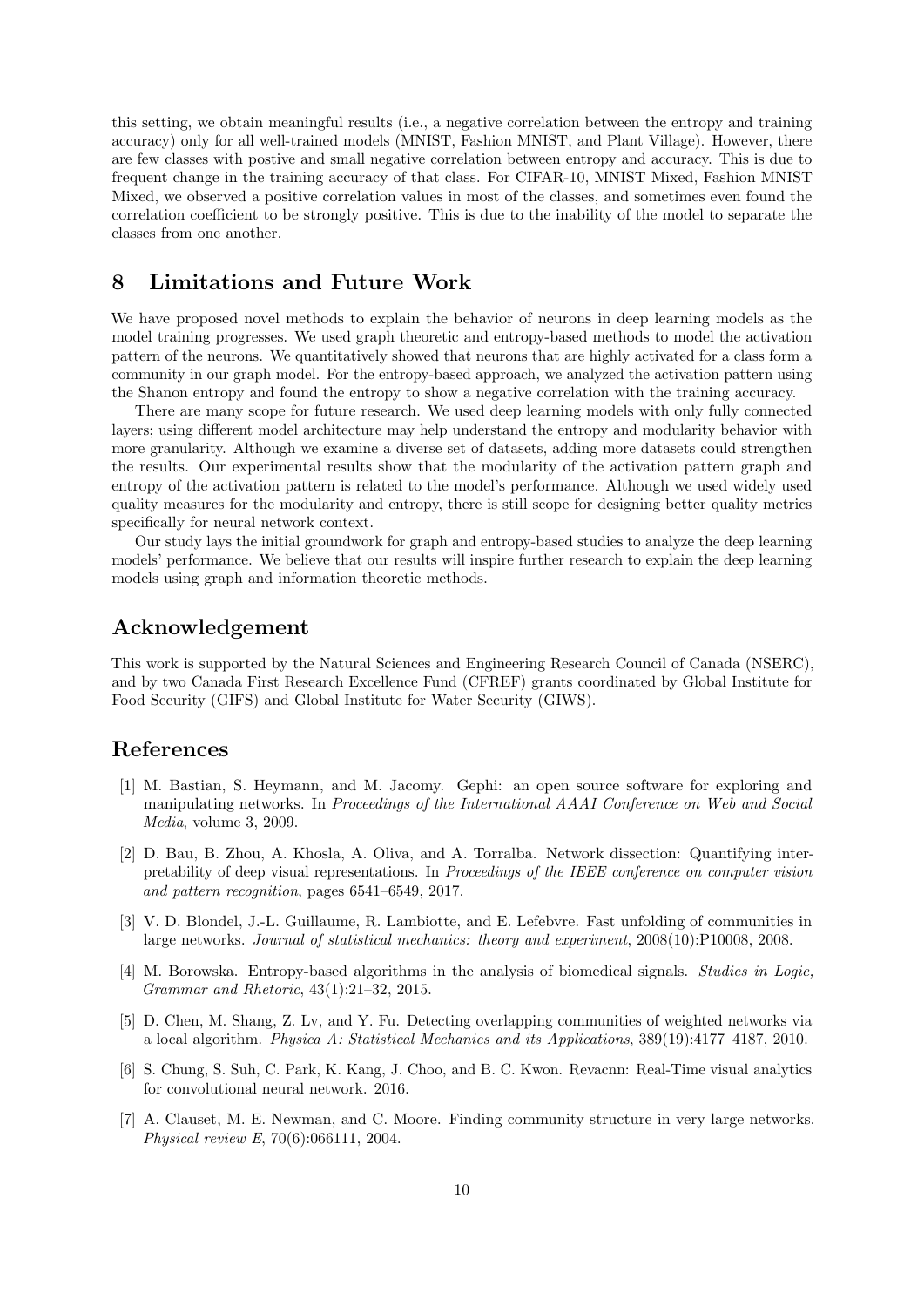- <span id="page-10-18"></span>[8] G. Csardi and T. Nepusz. The igraph software package for complex network research. InterJournal, Complex Systems:1695, 2006.
- <span id="page-10-12"></span>[9] A. Dobrescu, M. Valerio Giuffrida, and S. A. Tsaftaris. Understanding deep neural networks for regression in leaf counting. In Proceedings of the IEEE/CVF Conference on Computer Vision and Pattern Recognition Workshops, pages 0–0, 2019.
- <span id="page-10-14"></span>[10] J. Duch and A. Arenas. Community detection in complex networks using extremal optimization. Physical review E, 72(2):027104, 2005.
- <span id="page-10-7"></span>[11] R. Fong and A. Vedaldi. Net2vec: Quantifying and explaining how concepts are encoded by filters in deep neural networks. In Proceedings of the IEEE conference on computer vision and pattern recognition, pages 8730–8738, 2018.
- <span id="page-10-13"></span>[12] S. Fortunato and C. Castellano. Community structure in graphs. arXiv preprint arXiv:0712.2716, 2007.
- <span id="page-10-3"></span>[13] A. Gaier and D. Ha. Weight agnostic neural networks. arXiv preprint arXiv:1906.04358, 2019.
- <span id="page-10-1"></span>[14] A. Géron. Hands-on machine learning with Scikit-Learn, Keras, and TensorFlow: Concepts, tools, and techniques to build intelligent systems. O'Reilly Media, 2019.
- <span id="page-10-2"></span>[15] S. Gigante, A. S. Charles, S. Krishnaswamy, and G. Mishne. Visualizing the phate of neural networks. In NeurIPS, 2019.
- <span id="page-10-5"></span>[16] R. M. Gray. Entropy and information theory. Springer Science & Business Media, 2011.
- <span id="page-10-17"></span>[17] A. Hagberg, P. Swart, and D. S Chult. Exploring network structure, dynamics, and function using networkx. Technical report, Los Alamos National Lab.(LANL), Los Alamos, NM (United States), 2008.
- <span id="page-10-9"></span>[18] A. W. Harley. An interactive node-link visualization of convolutional neural networks. In International Symposium on Visual Computing, pages 867–877. Springer, 2015.
- <span id="page-10-8"></span>[19] F. Hohman, M. Kahng, R. Pienta, and D. H. Chau. Visual analytics in deep learning: An interrogative survey for the next frontiers. IEEE transactions on visualization and computer graphics, 25(8):2674– 2693, 2018.
- <span id="page-10-4"></span>[20] F. Hohman, H. Park, C. Robinson, and D. H. P. Chau. S ummit: Scaling deep learning interpretability by visualizing activation and attribution summarizations. IEEE transactions on visualization and computer graphics, 26(1):1096–1106, 2019.
- <span id="page-10-16"></span>[21] M. Jacomy, T. Venturini, S. Heymann, and M. Bastian. Forceatlas2, a continuous graph layout algorithm for handy network visualization designed for the gephi software. PloS one, 9(6):e98679, 2014.
- <span id="page-10-11"></span>[22] M. Kahng, P. Y. Andrews, A. Kalro, and D. H. Chau. Activis: Visual exploration of industry-scale deep neural network models. IEEE transactions on visualization and computer graphics, 24(1):88–97, 2017.
- <span id="page-10-19"></span>[23] B. W. Kernighan and S. Lin. An efficient heuristic procedure for partitioning graphs. The Bell system technical journal, 49(2):291–307, 1970.
- <span id="page-10-6"></span>[24] B. Kim, M. Wattenberg, J. Gilmer, C. Cai, J. Wexler, F. Viegas, et al. Interpretability beyond feature attribution: Quantitative testing with concept activation vectors (tcav). In International conference on machine learning, pages 2668–2677. PMLR, 2018.
- <span id="page-10-15"></span>[25] A. Krizhevsky, V. Nair, and G. Hinton. Cifar-10 (canadian institute for advanced research). 2009.
- <span id="page-10-0"></span>[26] Y. LeCun, Y. Bengio, and G. Hinton. Deep learning. Nature, 521(7553):436–444, 2015.
- <span id="page-10-10"></span>[27] Y. LeCun, C. Cortes, and C. Burges. Mnist handwritten digit database. ATT Labs [Online]. Available: http://yann.lecun.com/exdb/mnist, 2, 2010.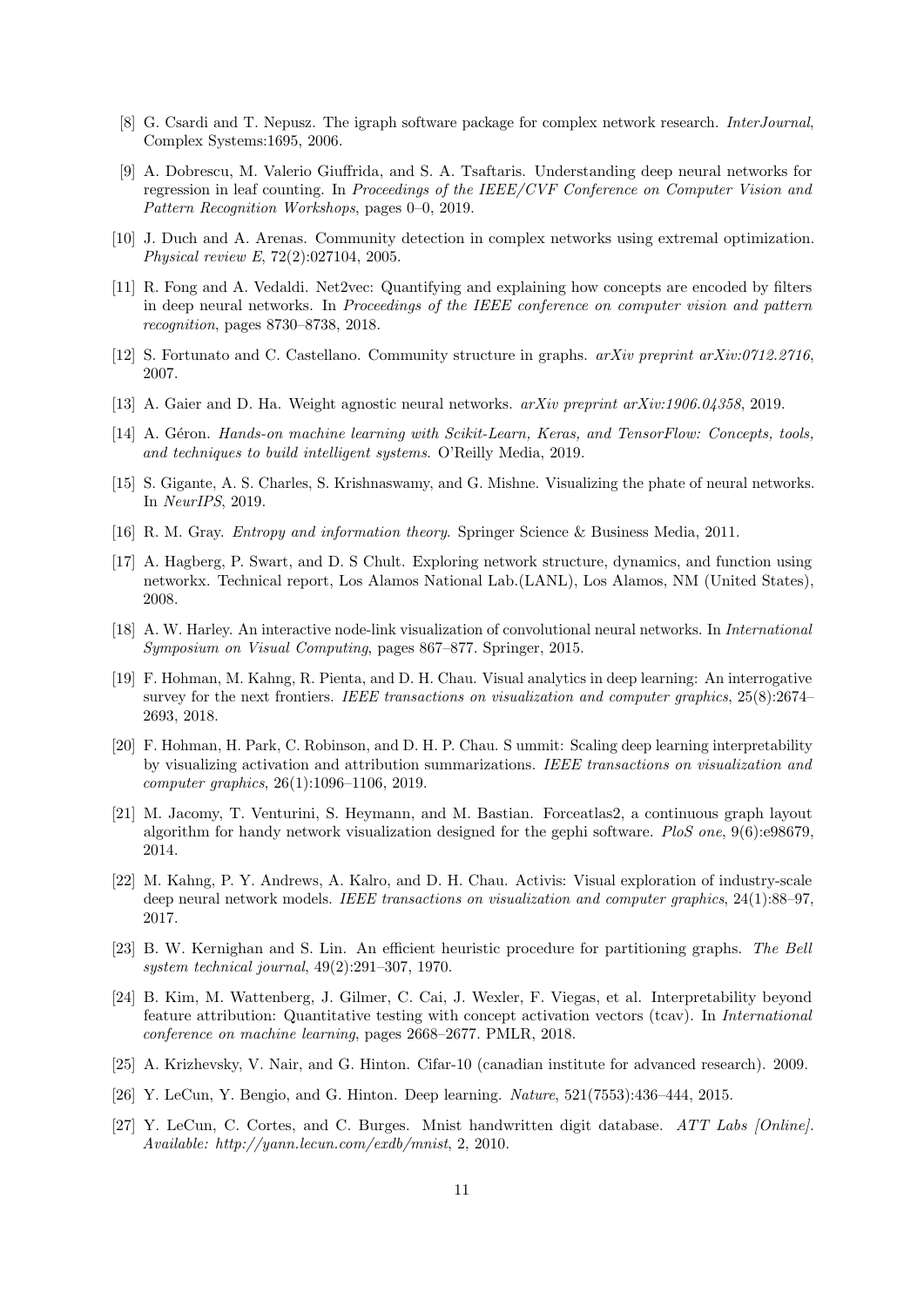- <span id="page-11-7"></span>[28] H. Li, Z. Xu, G. Taylor, C. Studer, and T. Goldstein. Visualizing the loss landscape of neural nets. arXiv preprint arXiv:1712.09913, 2017.
- <span id="page-11-8"></span>[29] A. Mahendran and A. Vedaldi. Understanding deep image representations by inverting them. In Proceedings of the IEEE conference on computer vision and pattern recognition, pages 5188–5196, 2015.
- <span id="page-11-19"></span>[30] S. P. Mohanty. Plant village. <https://https://github.com/spMohanty/PlantVillage-Dataset>, 2018.
- <span id="page-11-14"></span>[31] M. E. Newman. Fast algorithm for detecting community structure in networks. Physical review E, 69(6):066133, 2004.
- <span id="page-11-13"></span>[32] M. E. Newman and M. Girvan. Finding and evaluating community structure in networks. Physical review E, 69(2):026113, 2004.
- <span id="page-11-16"></span>[33] V. Nicosia, G. Mangioni, V. Carchiolo, and M. Malgeri. Extending the definition of modularity to directed graphs with overlapping communities. Journal of Statistical Mechanics: Theory and Experiment, 2009(03):P03024, 2009.
- <span id="page-11-1"></span>[34] S. J. Oh, B. Schiele, and M. Fritz. Towards reverse-engineering black-box neural networks. In Explainable AI: Interpreting, Explaining and Visualizing Deep Learning, pages 121–144. Springer, 2019.
- <span id="page-11-6"></span>[35] C. Olah, A. Mordvintsev, and L. Schubert. Feature visualization. Distill, 2(11):e7, 2017.
- <span id="page-11-0"></span>[36] A. Rai. Explainable ai: From black box to glass box. Journal of the Academy of Marketing Science, 48(1):137–141, 2020.
- <span id="page-11-3"></span>[37] C. Rudin. Stop explaining black box machine learning models for high stakes decisions and use interpretable models instead. Nature Machine Intelligence, 1(5):206–215, 2019.
- <span id="page-11-4"></span>[38] B. Shahriari, K. Swersky, Z. Wang, R. P. Adams, and N. De Freitas. Taking the human out of the loop: A review of bayesian optimization. Proceedings of the IEEE, 104(1):148–175, 2015.
- <span id="page-11-17"></span>[39] C. E. Shannon. A mathematical theory of communication. ACM SIGMOBILE mobile computing and communications review, 5(1):3–55, 2001.
- <span id="page-11-15"></span>[40] H. Shen, X. Cheng, K. Cai, and M.-B. Hu. Detect overlapping and hierarchical community structure in networks. Physica A: Statistical Mechanics and its Applications, 388(8):1706–1712, 2009.
- <span id="page-11-5"></span>[41] E. H. Shortliffe and B. G. Buchanan. A model of inexact reasoning in medicine. Mathematical biosciences, 23(3-4):351–379, 1975.
- <span id="page-11-9"></span>[42] M. Simon, E. Rodner, and J. Denzler. Part detector discovery in deep convolutional neural networks. In Asian Conference on Computer Vision, pages 162–177. Springer, 2014.
- <span id="page-11-12"></span>[43] K. Simonyan, A. Vedaldi, and A. Zisserman. Deep inside convolutional networks: Visualising image classification models and saliency maps. arXiv preprint arXiv:1312.6034, 2013.
- <span id="page-11-11"></span>[44] D. Smilkov, S. Carter, D. Sculley, F. B. Viégas, and M. Wattenberg. Direct-manipulation visualization of deep networks. arXiv preprint arXiv:1708.03788, 2017.
- <span id="page-11-2"></span>[45] F.-Y. Tzeng and K.-L. Ma. Opening the black box-data driven visualization of neural networks. IEEE, 2005.
- <span id="page-11-10"></span>[46] K. Wongsuphasawat, D. Smilkov, J. Wexler, J. Wilson, D. Mane, D. Fritz, D. Krishnan, F. B. Viégas, and M. Wattenberg. Visualizing dataflow graphs of deep learning models in tensorflow. IEEE transactions on visualization and computer graphics, 24(1):1–12, 2017.
- <span id="page-11-18"></span>[47] H. Xiao, K. Rasul, and R. Vollgraf. Fashion-mnist: a novel image dataset for benchmarking machine learning algorithms. arXiv preprint arXiv:1708.07747, 2017.